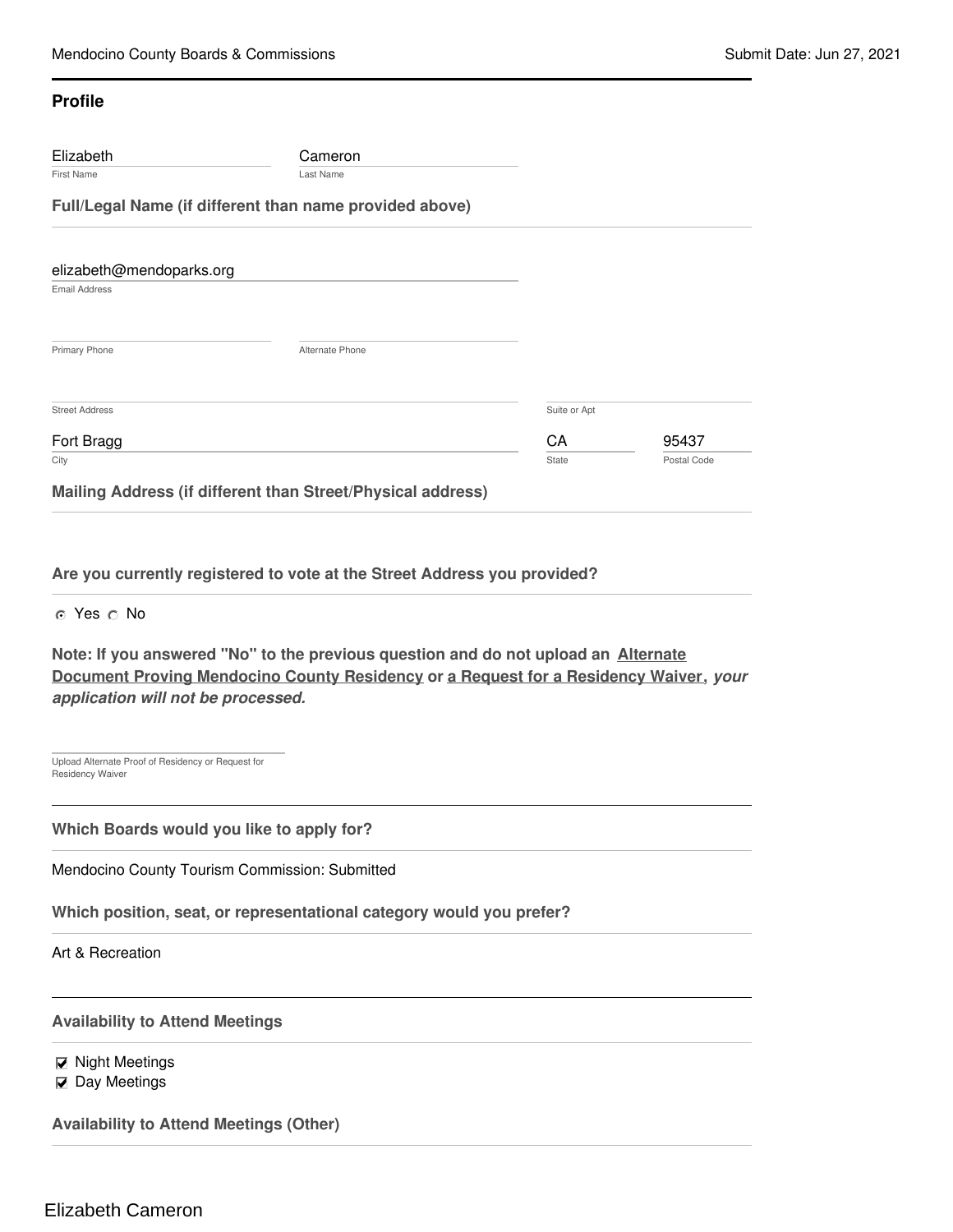# **Interests & Experiences**

#### **Special Expertise, Experience, or Interest in This Area?**

My current position at MendoParks provides me with unique insights to recreation in and around State Parks and other public lands in the county. Tourists are drawn to this area partially due to our abundance of park spaces, almost all of which have no day use fees.

Upload a Resume Elizabeth\_Cameron\_Resume.pdf

Upload Additional Supporting Documents

Upload Additional Supporting Documents

Upload Additional Supporting Documents

Question applies to Mendocino County Tourism Commission

## **Are you current on the collection and payment of Transient Occupancy Tax (TOT)?**

n/a

Question applies to Mendocino County Tourism Commission,Mendocino County Business Improvement District Advisory Board **Do you operate or control any lodging rooms for which TOT is not collected, or are otherwise illegal?**

#### n/a

Question applies to Mendocino County Tourism Commission,Mendocino County Business Improvement District Advisory Board **Name of all Mendocino County lodging businesses you represented:**

n/a

Question applies to Mendocino County Tourism Commission,Mendocino County Business Improvement District Advisory Board **Number of rooms per named business:**

n/a

Question applies to Mendocino County Tourism Commission

**Have you or any representative of your business(es) served on the Board of Mendocino County Lodging Association (MCLA), Mendocino County Promotional Alliance (MCPA), Visit Mendocino County (VMC), or any other community board/commission? If yes please include the length of time that you served on the board/commission.**

n/a